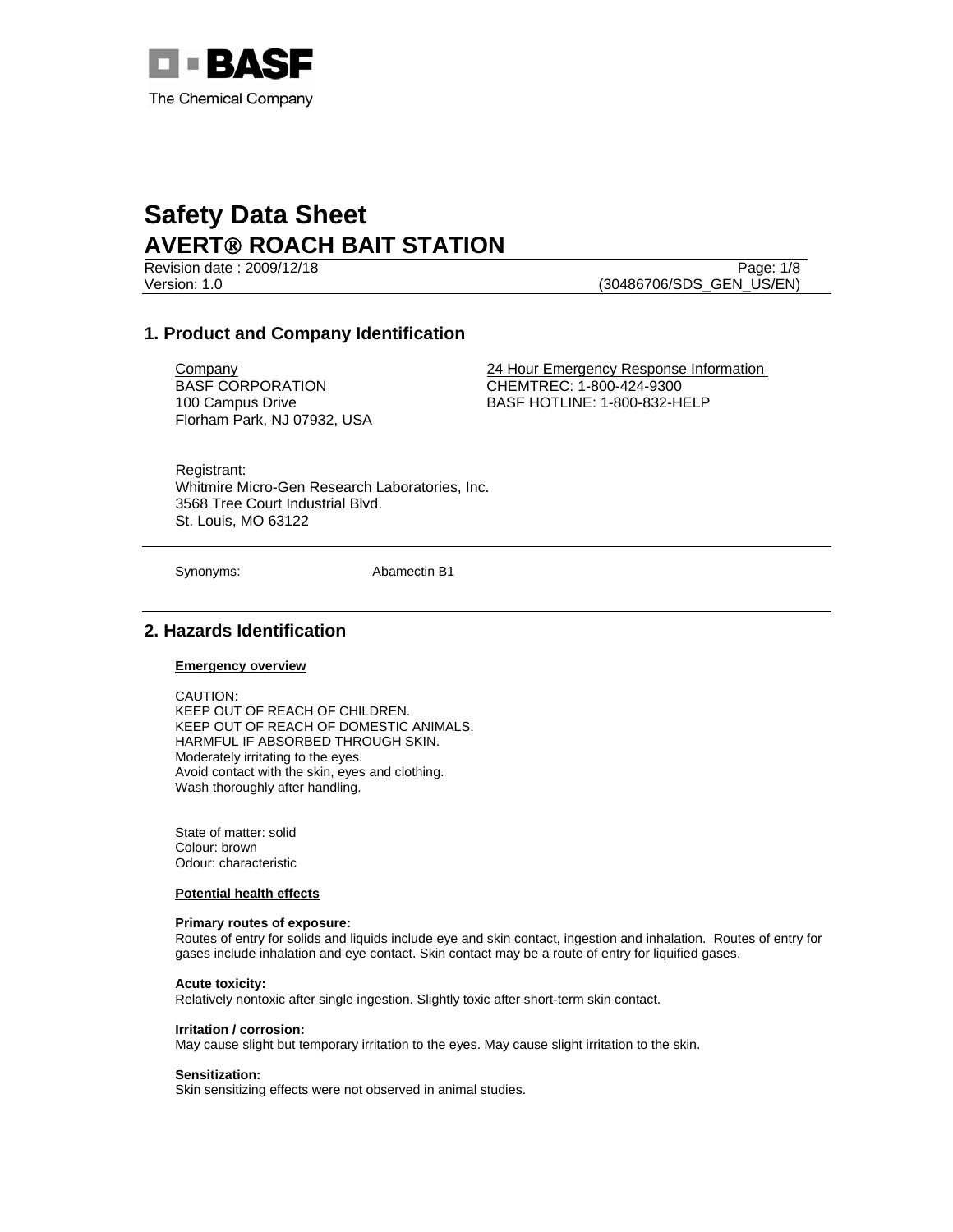Revision date : 2009/12/18 Page: 2/8 Version: 1.0 (30486706/SDS\_GEN\_US/EN)

### **3. Composition / Information on Ingredients**

**CAS Number Content (W/W) Chemical name**

71751-41-2 0.05 % Abamectin

99.95 % Proprietary ingredients

# **4. First-Aid Measures**

#### **General advice:**

First aid providers should wear personal protective equipment to prevent exposure. Remove contaminated clothing. Move person to fresh air. If person is not breathing, call 911 or ambulance, then give artificial respiration, preferably mouth-to-mouth if possible. Call a poison control center or physician for treatment advice. Have the product container or label with you when calling a poison control center or doctor or going for treatment.

#### **If inhaled:**

Remove the affected individual into fresh air and keep the person calm.

#### **If on skin:**

Rinse skin immediately with plenty of water for 15 - 20 minutes.

#### **If in eyes:**

Hold eyes open and rinse slowly and gently with water for 15 to 20 minutes. Remove contact lenses, if present, after first 5 minutes, then continue rinsing.

#### **If swallowed:**

Have person sip a glass of water if able to swallow. Do not induce vomiting. Never induce vomiting or give anything by mouth if the victim is unconscious or having convulsions.

# **5. Fire-Fighting Measures**

Flash point: not determined

**Suitable extinguishing media:**  dry extinguishing media, carbon dioxide

#### **Hazards during fire-fighting:**

carbon monoxide, carbon dioxide,

If product is heated above decomposition temperature, toxic vapours will be released. The substances/groups of substances mentioned can be released in case of fire.

#### **Protective equipment for fire-fighting:**

Firefighters should be equipped with self-contained breathing apparatus and turn-out gear.

#### **Further information:**

Evacuate area of all unnecessary personnel. Contain contaminated water/firefighting water. Do not allow to enter drains or waterways.

# **6. Accidental release measures**

#### **Personal precautions:**

Take appropriate protective measures. Clear area. Shut off source of leak only under safe conditions. Extinguish sources of ignition nearby and downwind. Ensure adequate ventilation. Wear suitable personal protective clothing and equipment.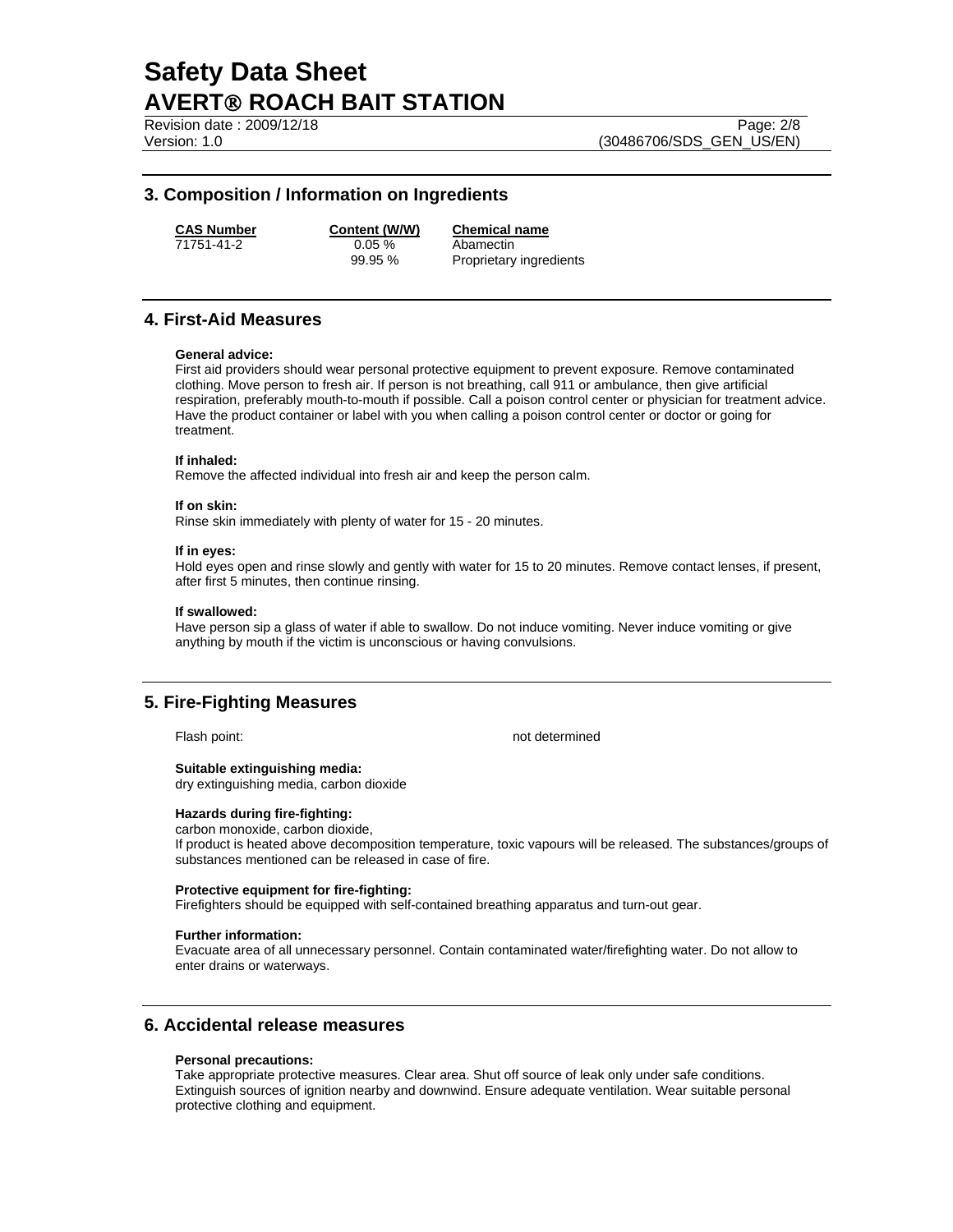Revision date : 2009/12/18 Page: 3/8

Version: 1.0 (30486706/SDS\_GEN\_US/EN)

#### **Environmental precautions:**

Do not discharge into the subsoil/soil. Do not discharge into drains/surface waters/groundwater. Contain contaminated water/firefighting water. A spill of or in excess of the reportable quantity requires notification to state, local and national emergency authorities. This product is not regulated by CERCLA ('Superfund').

#### **Cleanup:**

Dike spillage. Sweep/shovel up. Avoid raising dust. Use wet cleaning methods when applicable. Place into suitable containers for reuse or disposal in a licensed facility. Spilled substance/product should be recovered and applied according to label rates whenever possible. If application of spilled substance/product is not possible, then spills should be contained, solidified, and placed in suitable containers for disposal. After decontamination, spill area can be washed with water. Collect wash water for approved disposal.

# **7. Handling and Storage**

### **Handling**

#### **General advice:**

RECOMMENDATIONS ARE FOR MANUFACTURING, COMMERCIAL BLENDING, AND PACKAGING WORKERS. PESTICIDE APPLICATORS & WORKERS must refer to the Product Label and Directions for Use attached to the product. Provide good ventilation of working area (local exhaust ventilation if necessary). Keep away from sources of ignition - No smoking. Keep container tightly sealed. Protect against heat. Handle and open container with care. Do not open until ready to use. Once container is opened, content should be used as soon as possible. Provide means for controlling leaks and spills. Follow label warnings even after container is emptied. The substance/ product may be handled only by appropriately trained personnel. Avoid all direct contact with the substance/product. Avoid contact with the skin, eyes and clothing. Avoid inhalation of dusts/mists/vapours. Wear suitable personal protective clothing and equipment.

#### **Protection against fire and explosion:**

The relevant fire protection measures should be noted. Fire extinguishers should be kept handy. Avoid all sources of ignition: heat, sparks, open flame. Avoid extreme heat. Ground all transfer equipment properly to prevent electrostatic discharge. Electrostatic discharge may cause ignition.

#### **Storage**

#### **General advice:**

Keep only in the original container in a cool, dry, well-ventilated place away from ignition sources, heat or flame. Protect containers from physical damage. Protect against contamination. The authority permits and storage regulations must be observed.

#### **Storage incompatibility:**

General advice: Segregate from incompatible substances. Segregate from foods and animal feeds. Segregate from textiles and similar materials.

#### **Storage stability:**

 May be kept indefinitely if stored properly. If an expiry date is mentioned on the packaging/label this takes priority over the statements on storage duration in this safety data sheet.

#### **Temperature tolerance**

Protect from temperatures above: 40 °C

Changes in the properties of the product may occur if substance/product is stored above indicated temperature for extended periods of time.

# **8. Exposure Controls and Personal Protection**

#### **Advice on system design:**

Whenever possible, engineering controls should be used to minimize the need for personal protective equipment.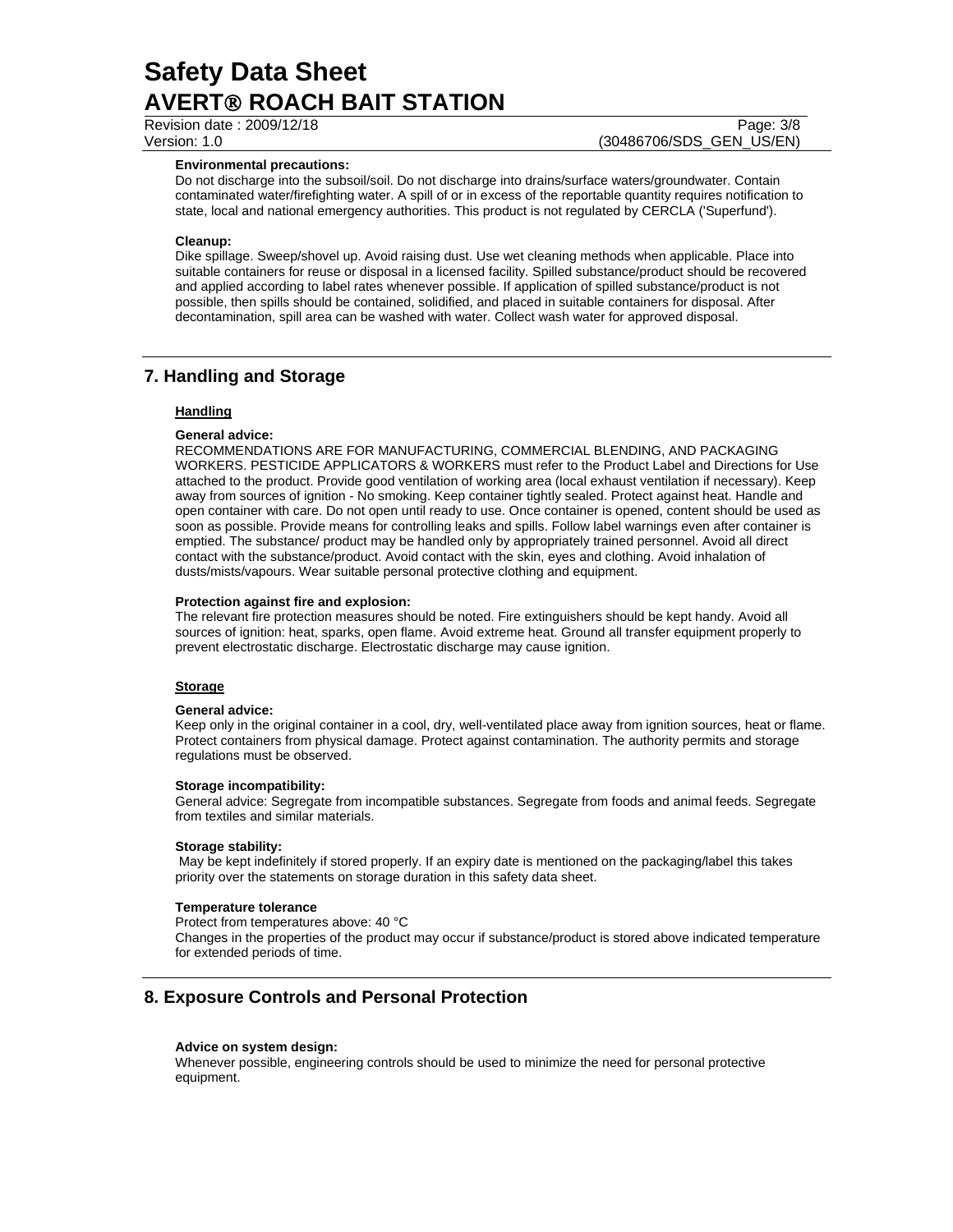Revision date : 2009/12/18 Page: 4/8

Version: 1.0 (30486706/SDS\_GEN\_US/EN)

#### **Personal protective equipment**

#### **Respiratory protection:**

Wear respiratory protection if ventilation is inadequate. Wear a NIOSH-certified (or equivalent) organic vapour/particulate respirator. For situations where the airborne concentrations may exceed the level for which an air purifying respirator is effective, or where the levels are unknown or Immediately Dangerous to Life or Health (IDLH), use NIOSH-certified full facepiece pressure demand self-contained breathing apparatus (SCBA) or a full facepiece pressure demand supplied-air respirator (SAR) with escape provisions.

#### **Hand protection:**

Chemical resistant protective gloves, Protective glove selection must be based on the user's assessment of the workplace hazards.

#### **Eye protection:**

Safety glasses with side-shields. Tightly fitting safety goggles (chemical goggles). Wear face shield if splashing hazard exists.

#### **Body protection:**

Body protection must be chosen depending on activity and possible exposure, e.g. head protection, apron, protective boots, chemical-protection suit.

#### **General safety and hygiene measures:**

RECOMMENDATIONS FOR MANUFACTURING, COMMERCIAL BLENDING, AND PACKAGING WORKERS Wear long sleeved work shirt and long work pants in addition to other stated personal protective equipment. Work place should be equipped with a shower and an eye wash. Handle in accordance with good industrial hygiene and safety practice. Personal protective equipment should be decontaminated prior to reuse. Gloves must be inspected regularly and prior to each use. Replace if necessary (e.g. pinhole leaks). Take off immediately all contaminated clothing. Store work clothing separately. Hands and/or face should be washed before breaks and at the end of the shift. No eating, drinking, smoking or tobacco use at the place of work. Keep away from food, drink and animal feeding stuffs.

# **9. Physical and Chemical Properties**

| Form:<br>Odour:<br>Colour:                                                           | gel<br>characteristic<br>brown |                                                                                                                   |
|--------------------------------------------------------------------------------------|--------------------------------|-------------------------------------------------------------------------------------------------------------------|
| pH value:                                                                            |                                | of low solubility, not applicable, The<br>statements are based on the properties of the<br>individual components. |
|                                                                                      | approx. 8.4                    | $(1\%$ (m), 25 °C) The data given are those of<br>the active ingredient.                                          |
| Density:<br>Bulk density:<br>Partitioning coefficient n-<br>octanol/water (log Pow): | 1.0651 $g/cm3$                 | (25 °C)<br>not applicable<br>No data available.                                                                   |
| Solubility in water:                                                                 |                                | insoluble                                                                                                         |

# **10. Stability and Reactivity**

#### **Conditions to avoid:**

Avoid all sources of ignition: heat, sparks, open flame. Avoid extreme temperatures. Avoid prolonged exposure to extreme heat. Avoid contamination. Avoid electro-static discharge.

#### **Substances to avoid:**

caustics

#### **Hazardous reactions:**

The product is chemically stable.

#### **Decomposition products:**

No hazardous decomposition products if stored and handled as prescribed/indicated., Prolonged thermal loading can result in products of degradation being given off.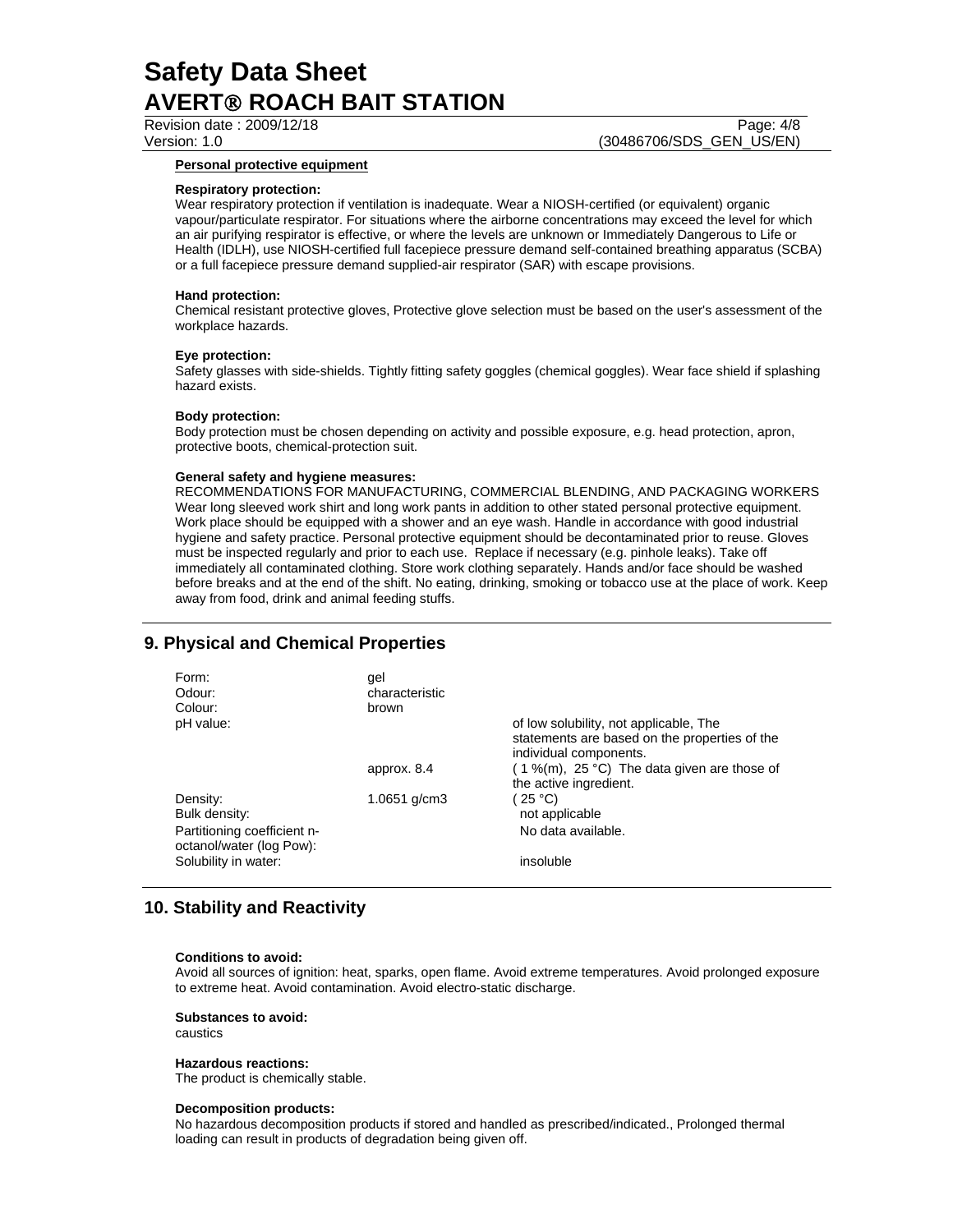Revision date : 2009/12/18 Page: 5/8 Version: 1.0 (30486706/SDS\_GEN\_US/EN)

### **Thermal decomposition:**

Possible thermal decomposition products: carbon monoxide, carbon dioxide Stable at ambient temperature. If product is heated above decomposition temperature toxic vapours may be released. To avoid thermal decomposition, do not overheat.

### **Corrosion to metals:**

No data available.

# **11. Toxicological information**

#### **Acute toxicity**

**Dermal:**  Type of value: LD50 Species: rat Value: > 2,000 mg/kg

**Irritation / corrosion** 

**Skin:**  Species: rabbit Result: non-irritant

**Eye:** Species: rabbit Result: non-irritant May cause slight irritation to the eyes.

#### **Sensitization:**

Species: guinea pig Result: Skin sensitizing effects were not observed in animal studies.

#### **Genetic toxicity**

*Information on: Abamectin* 

*Results from a number of mutagenicity studies with microorganisms, mammalian cell culture and mammals are available. Taking into account all of the information, there is no indication that the substance is mutagenic.*  ----------------------------------

#### **Carcinogenicity**

*Information on: Abamectin In long-term studies in rats and mice in which the substance was given by feed, a carcinogenic effect was not observed.*  ----------------------------------

#### **Reproductive toxicity**

*Information on: Abamectin The results of animal studies suggest a fertility impairing effect with high doses.*  ----------------------------------

#### **Development:**

*Information on: Abamectin Causes developmental effects in animals at high, maternally toxic doses.*  ----------------------------------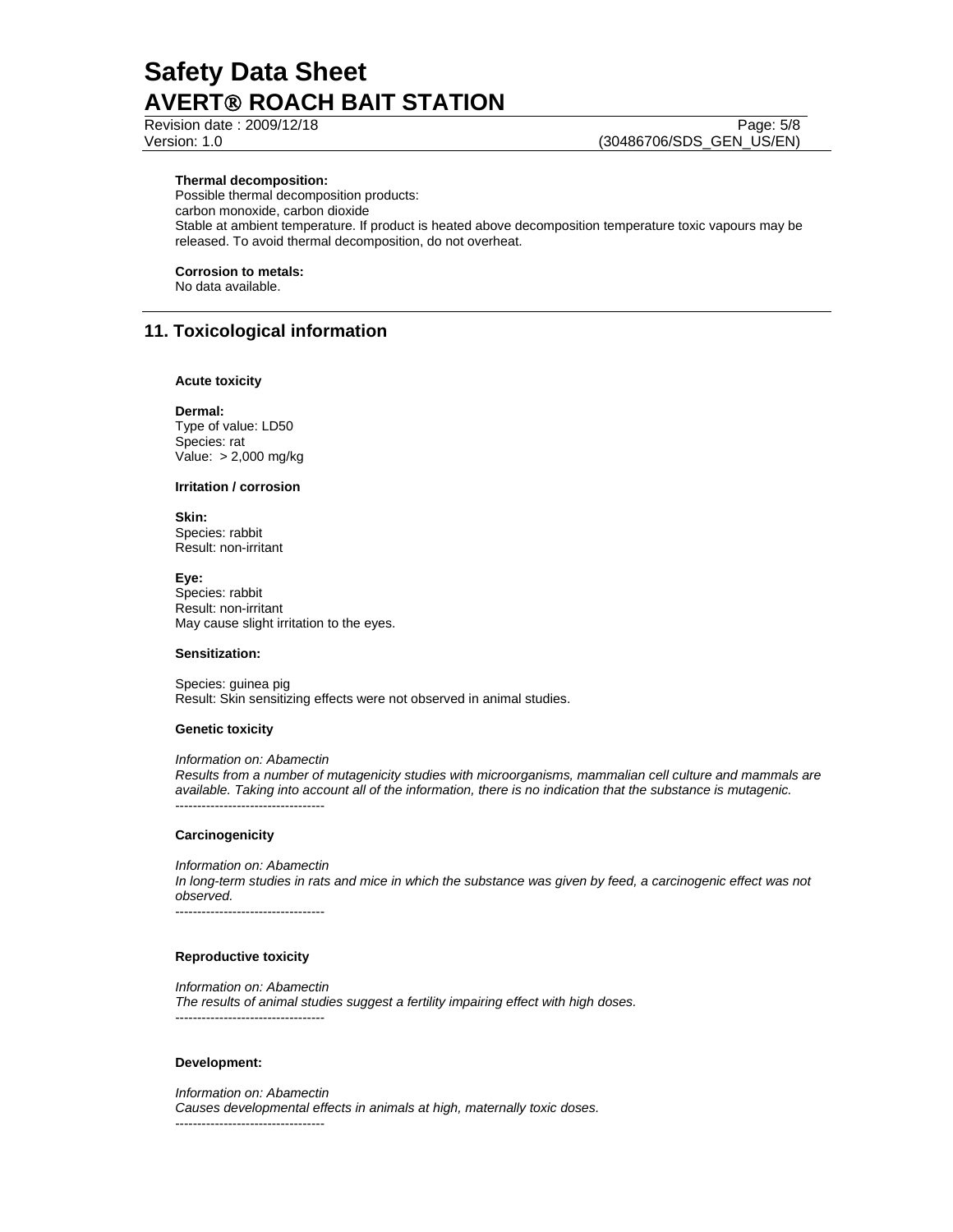Revision date : 2009/12/18 Page: 6/8

Version: 1.0 (30486706/SDS\_GEN\_US/EN)

### **12. Ecological Information**

#### **Fish**

*Information on: Abamectin Acute: OECD 203; ISO 7346; 92/69/EEC, C.1 Flow through. Oncorhynchus mykiss/LC50 (96 h): 0.0087 mg/l*  ----------------------------------

#### **Aquatic invertebrates**

*Information on: Abamectin Acute: OECD Guideline 202, part 1 static Daphnia magna/EC50 (48 h): 0.0016 mg/l*  ----------------------------------

#### **Aquatic plants**

*Information on: Abamectin Toxicity to aquatic plants: OECD Guideline 201 static green algae/EC50 (72 h): > 6.1 mg/l*  ----------------------------------  *Not readily biodegradable (by OECD criteria).* 

----------------------------------

### **13. Disposal considerations**

#### **Waste disposal of substance:**

Pesticide wastes are regulated. If pesticide wastes cannot be disposed of according to label instructions, contact the State Pesticide or Environmental Control Agency or the Hazardous Waste representative at the nearest EPA Regional Office for guidance.

#### **Container disposal:**

Rinse thoroughly at least three times (triple rinse) in accordance with EPA recommendations. Consult state or local disposal authorities for approved alternative procedures such as container recycling. Recommend crushing, puncturing or other means to prevent unauthorized use of used containers.

# **14. Transport Information**

| Land transport<br><b>USDOT</b>                                                          |                                                                                                                    |
|-----------------------------------------------------------------------------------------|--------------------------------------------------------------------------------------------------------------------|
| Hazard class:<br>Packing group:<br>ID number:<br>Hazard label:<br>Proper shipping name: | 9<br>Ш<br><b>UN 3077</b><br>9, EHSM<br>ENVIRONMENTALLY HAZARDOUS SUBSTANCE, SOLID, N.O.S.<br>(contains ABAMECITIN) |
| Sea transport<br><b>IMDG</b>                                                            |                                                                                                                    |
| Hazard class:                                                                           | 9                                                                                                                  |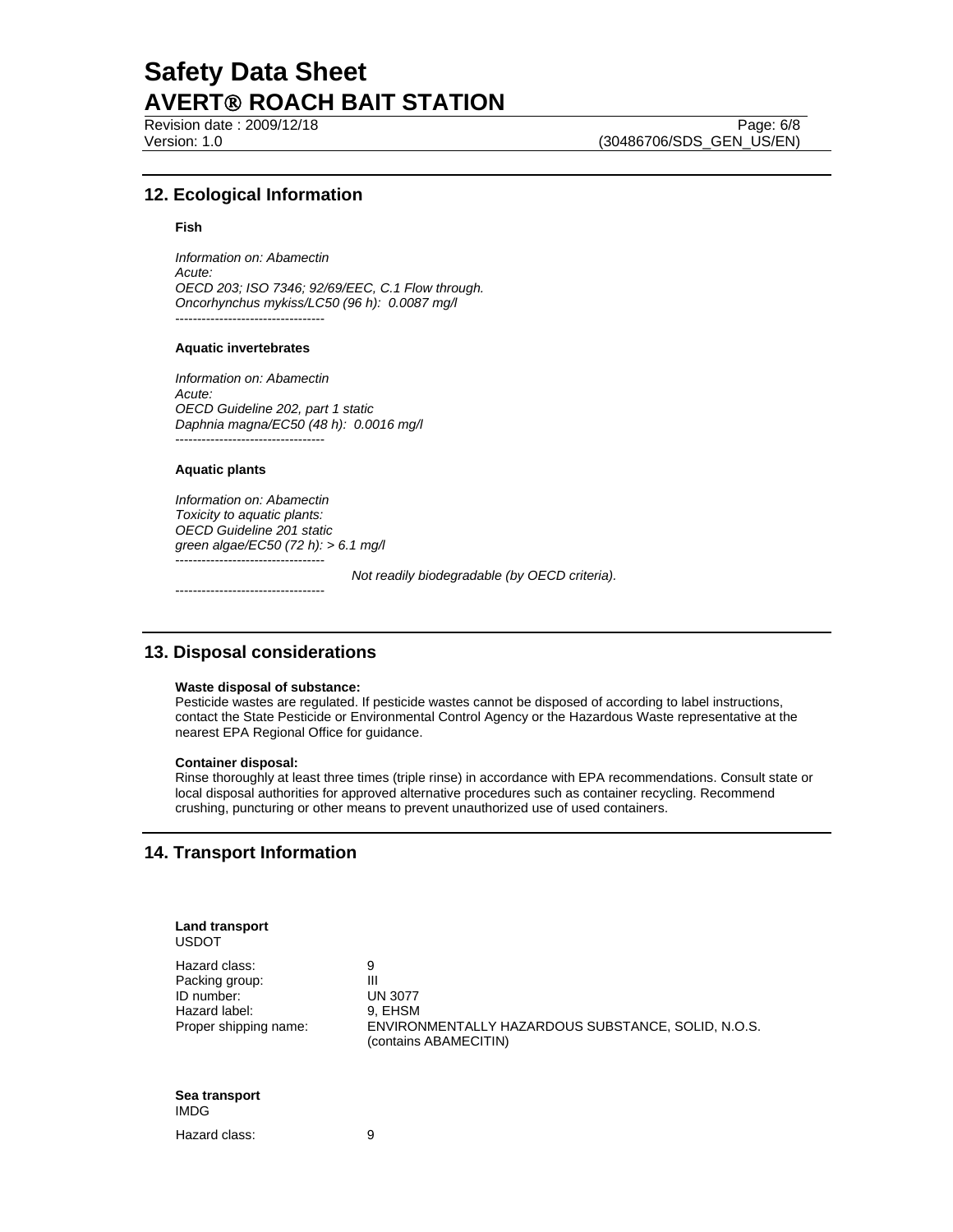| Revision date: 2009/12/18<br>Version: 1.0                                                   | Page: 7/8<br>(30486706/SDS GEN US/EN)                                                                                 |
|---------------------------------------------------------------------------------------------|-----------------------------------------------------------------------------------------------------------------------|
| Packing group:<br>ID number:<br>Hazard label:<br>Marine pollutant:<br>Proper shipping name: | Ш<br><b>UN 3077</b><br>9. EHSM<br>YES.<br>ENVIRONMENTALLY HAZARDOUS SUBSTANCE, SOLID, N.O.S.<br>(contains ABAMECITIN) |
| Air transport<br><b>IATA/ICAO</b>                                                           |                                                                                                                       |
| Hazard class:<br>Packing group:<br>ID number:<br>Hazard label:<br>Proper shipping name:     | 9<br>Ш<br><b>UN 3077</b><br>9, EHSM<br>ENVIRONMENTALLY HAZARDOUS SUBSTANCE, SOLID, N.O.S.<br>(contains ABAMECITIN)    |

# **15. Regulatory Information**

#### **Federal Regulations**

**Registration status:**  Chemical TSCA, US blocked / not listed Crop Protection TSCA, US released / exempt

EPCRA 311/312 (Hazard categories): Acute; Chronic

# **16. Other Information**

Recommended use: insecticide

BASF supports worldwide Responsible Care® initiatives. We value the health and safety of our employees, customers, suppliers and neighbors, and the protection of the environment. Our commitment to Responsible Care is integral to conducting our business and operating our facilities in a safe and environmentally responsible fashion, supporting our customers and suppliers in ensuring the safe and environmentally sound handling of our products, and minimizing the impact of our operations on society and the environment during production, storage, transport, use and disposal of our products.

AVERT® ROACH BAIT STATION is a registered trademark of BASF Corporation or BASF SE IMPORTANT: WHILE THE DESCRIPTIONS, DESIGNS, DATA AND INFORMATION CONTAINED HEREIN ARE PRESENTED IN GOOD FAITH AND BELIEVED TO BE ACCURATE , IT IS PROVIDED FOR YOUR GUIDANCE ONLY. BECAUSE MANY FACTORS MAY AFFECT PROCESSING OR APPLICATION/USE, WE RECOMMEND THAT YOU MAKE TESTS TO DETERMINE THE SUITABILITY OF A PRODUCT FOR YOUR PARTICULAR PURPOSE PRIOR TO USE. NO WARRANTIES OF ANY KIND, EITHER EXPRESSED OR IMPLIED, INCLUDING WARRANTIES OF MERCHANTABILITY OR FITNESS FOR A PARTICULAR PURPOSE, ARE MADE REGARDING PRODUCTS DESCRIBED OR DESIGNS, DATA OR INFORMATION SET FORTH, OR THAT THE PRODUCTS, DESIGNS, DATA OR INFORMATION MAY BE USED WITHOUT INFRINGING THE INTELLECTUAL PROPERTY RIGHTS OF OTHERS. IN NO CASE SHALL THE DESCRIPTIONS, INFORMATION, DATA OR DESIGNS PROVIDED BE CONSIDERED A PART OF OUR TERMS AND CONDITIONS OF SALE. FURTHER, YOU EXPRESSLY UNDERSTAND AND AGREE THAT THE DESCRIPTIONS, DESIGNS, DATA, AND INFORMATION FURNISHED BY BASF HEREUNDER ARE GIVEN GRATIS AND BASF ASSUMES NO OBLIGATION OR LIABILITY FOR THE DESCRIPTION, DESIGNS, DATA AND INFORMATION GIVEN OR RESULTS OBTAINED, ALL SUCH BEING GIVEN AND ACCEPTED AT YOUR RISK.